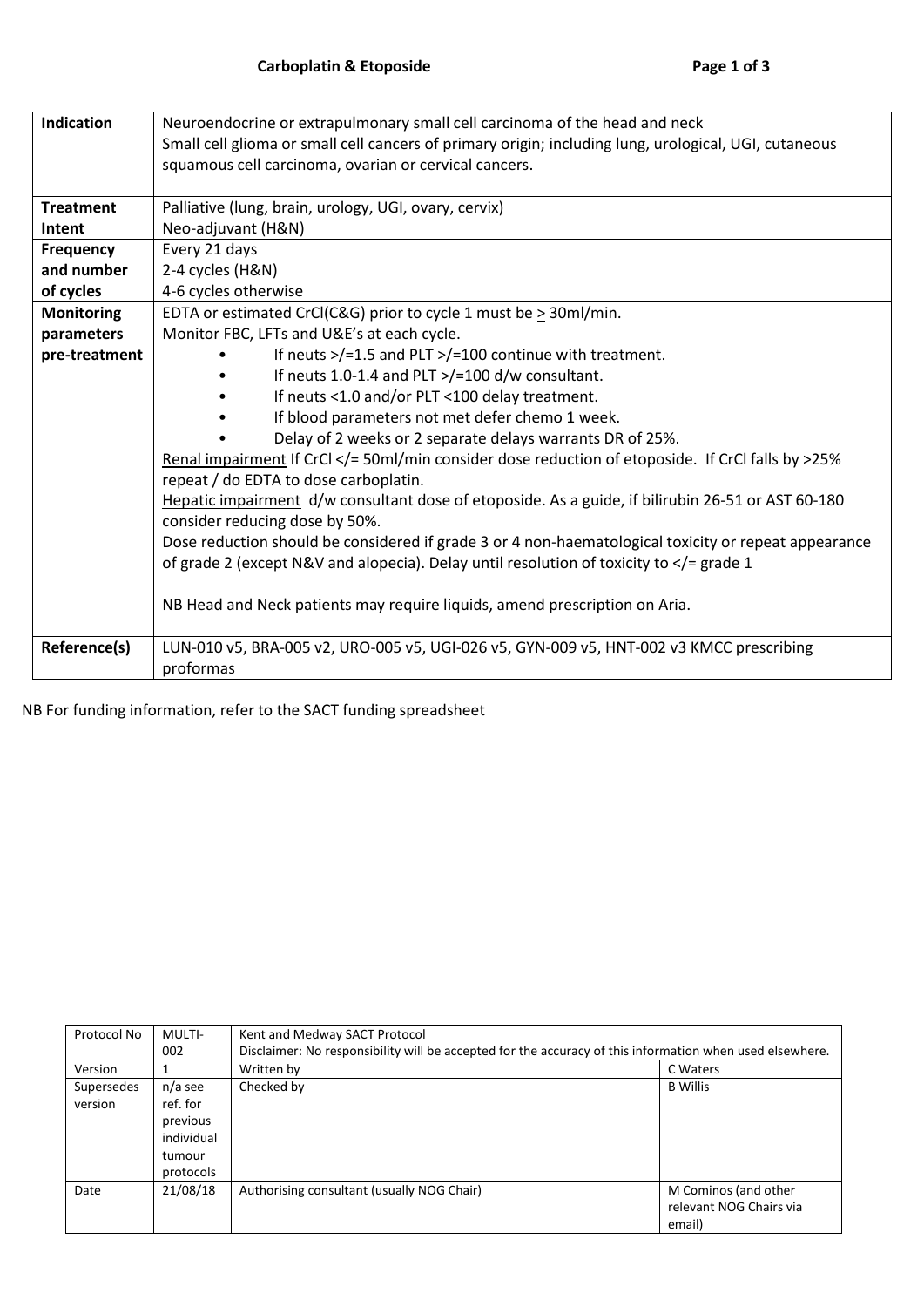## **Repeat every 21 days**

| Day                             | Drug               | Dose                                                                      | Route | Infusion<br>Duration | <b>Administration Details</b>                                                                                           |
|---------------------------------|--------------------|---------------------------------------------------------------------------|-------|----------------------|-------------------------------------------------------------------------------------------------------------------------|
| $\mathbf{1}$                    | Dexamethasone      | 8 <sub>mg</sub>                                                           | po    |                      |                                                                                                                         |
|                                 | Ondansetron        | <75yrs<br>16 <sub>mg</sub><br>8 <sub>mg</sub><br>$>75$ yrs                | IV    | $15 \text{ min}$     | Sodium chloride 0.9% 50ml                                                                                               |
|                                 | <b>CARBOPLATIN</b> | (AUC 5)<br>Dose = $AUC X (GFR + 25)$<br>(max 1000mg)                      | IV    | 30 minutes           | In Glucose 5% 500ml                                                                                                     |
|                                 | <b>ETOPOSIDE</b>   | $100$ mg/m <sup>2</sup>                                                   | IV    | 1 <sub>hr</sub>      | In Sodium Chloride 0.9% 500-1000ml<br>(doses >200mg in 1000ml Sodium<br>chloride 0.9%)                                  |
| <b>TTO</b><br><b>MEDICATION</b> | Drug               | Dose                                                                      |       | Route                | <b>Directions</b>                                                                                                       |
|                                 | Dexamethasone      | 6 <sub>mg</sub>                                                           |       | po                   | om for 3 days                                                                                                           |
|                                 | Metoclopramide     | 10 <sub>mg</sub>                                                          |       | po                   | up to 3 times a day for 3 days, then<br>10mg up to 3 times a day prn. Do not<br>take for more than 5 days continuously. |
|                                 | Ondansetron        | 8 <sub>mg</sub>                                                           |       | po                   | bd for 3 days                                                                                                           |
|                                 | <b>ETOPOSIDE</b>   | $200mg/m2$ (max 400mg)<br>(round to the nearest 50 mg)                    |       | po                   | od on day TWO and THREE only. Take an<br>hour before food or on an empty<br>stomach.                                    |
|                                 | Filgrastim         | 300 micrograms or consider<br>dose of 480 micrograms if<br>patient > 80kg |       | Sub-cut              | Daily from DAY 3 to DAY 7                                                                                               |

| Protocol No | MULTI-     | Kent and Medway SACT Protocol                                                                            |                         |  |  |
|-------------|------------|----------------------------------------------------------------------------------------------------------|-------------------------|--|--|
|             | 002        | Disclaimer: No responsibility will be accepted for the accuracy of this information when used elsewhere. |                         |  |  |
| Version     |            | Written by                                                                                               | C Waters                |  |  |
| Supersedes  | n/a see    | Checked by                                                                                               | <b>B</b> Willis         |  |  |
| version     | ref. for   |                                                                                                          |                         |  |  |
|             | previous   |                                                                                                          |                         |  |  |
|             | individual |                                                                                                          |                         |  |  |
|             | tumour     |                                                                                                          |                         |  |  |
|             | protocols  |                                                                                                          |                         |  |  |
| Date        | 21/08/18   | Authorising consultant (usually NOG Chair)                                                               | M Cominos (and other    |  |  |
|             |            |                                                                                                          | relevant NOG Chairs via |  |  |
|             |            |                                                                                                          | email)                  |  |  |